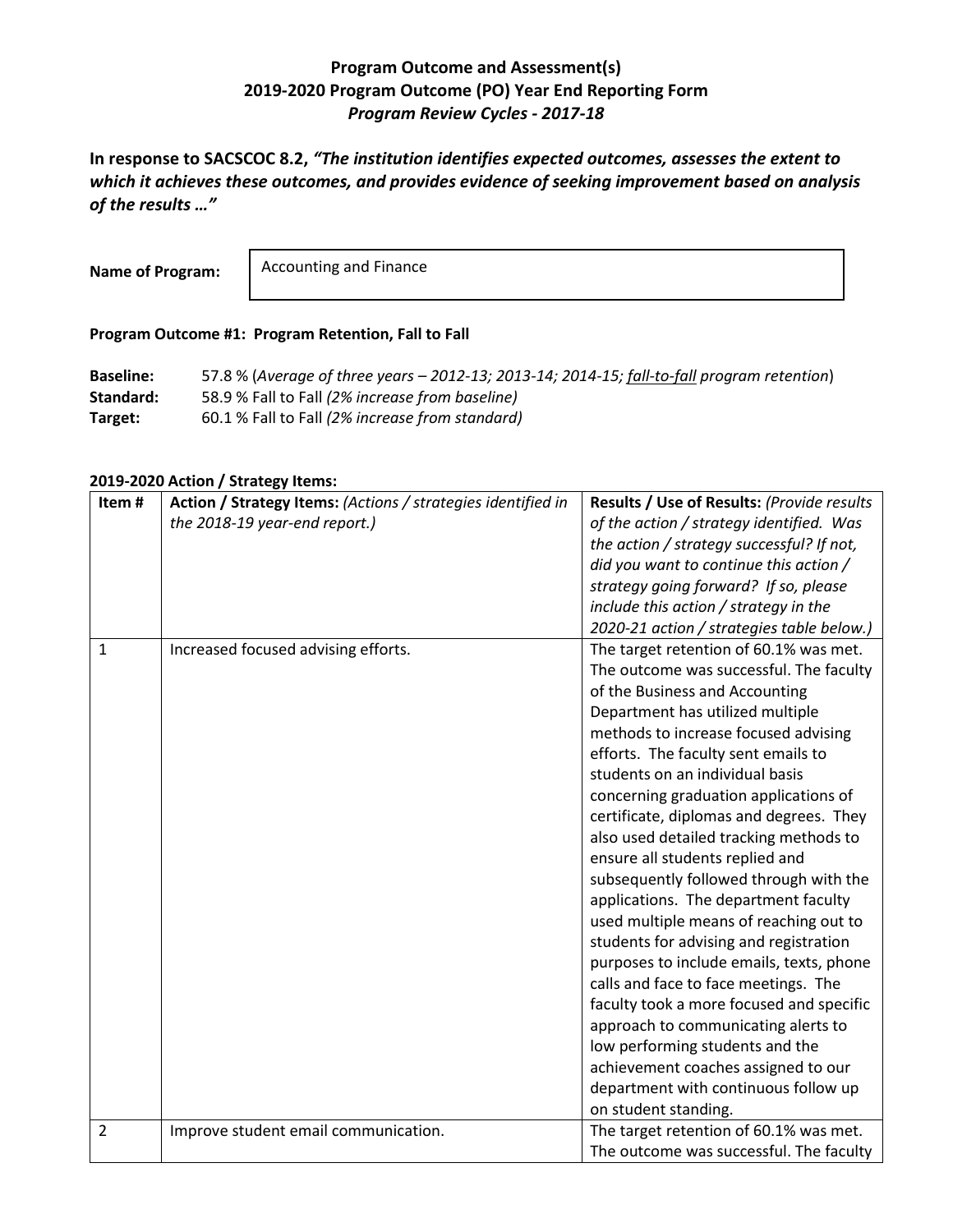|  | incorporated various methods and      |
|--|---------------------------------------|
|  | assignments in all business and       |
|  | accounting courses aimed at improving |
|  | student usage of email accounts and   |
|  | responses to emails. The faculty also |
|  | took the opportunity to teach         |
|  | professionalism to students regarding |
|  | their email communication.            |

| Year (Fall to Fall) | Program<br>Fall<br><b>Enrollment</b><br><b>Cohort</b> | Program<br><b>Completers</b> | Program<br><b>Returners</b> | <b>Program Non-</b><br><b>Completers</b> | Program<br><b>Transfers</b> | Program<br><b>Retention</b> |
|---------------------|-------------------------------------------------------|------------------------------|-----------------------------|------------------------------------------|-----------------------------|-----------------------------|
| Fall 2012-Fall 2013 | 56                                                    | 8                            | 25                          | 17                                       | 6                           | 58.9%                       |
| Fall 2013-Fall 2014 | 53                                                    | 16                           | 11                          | 23                                       | 3                           | 50.9%                       |
| Fall 2014-Fall 2015 | 47                                                    | 9                            | 21                          | 14                                       | 3                           | 63.8%                       |
| Fall 2015-Fall 2016 | 51                                                    | 13                           | 21                          | 11                                       | 6                           | 66.7%                       |
| Fall 2016-Fall 2017 | 51                                                    | 14                           | 21                          | 13                                       | 3                           | 68.6%                       |
| Fall 2017-Fall 2018 | 63                                                    | 9                            | 27                          | 21                                       | 5                           | 58.1%                       |
| Fall 2018-Fall 2019 | 67                                                    | 14                           | 34                          | 14                                       | 5                           | 71.6%                       |



**Provide narrative for analysis of program retention data** *(Based on the data, provide a narrative of your analysis of fall to fall retention. Indicate factors that may have affected your retention. State any changes you plan to address for next year that may affect retention.)*

Within the Accounting program, the trend line in the program retention shows a positive trend overall with year-to-year fluctuations. These fluctuations may indicate external retention issues, i.e. employment, family. The faculty advisors are using multiple approaches to reach out to students in an effort to retain them in our programs. We are continuing to see successes with the use of these methods to include increased focused advising through communication with students.